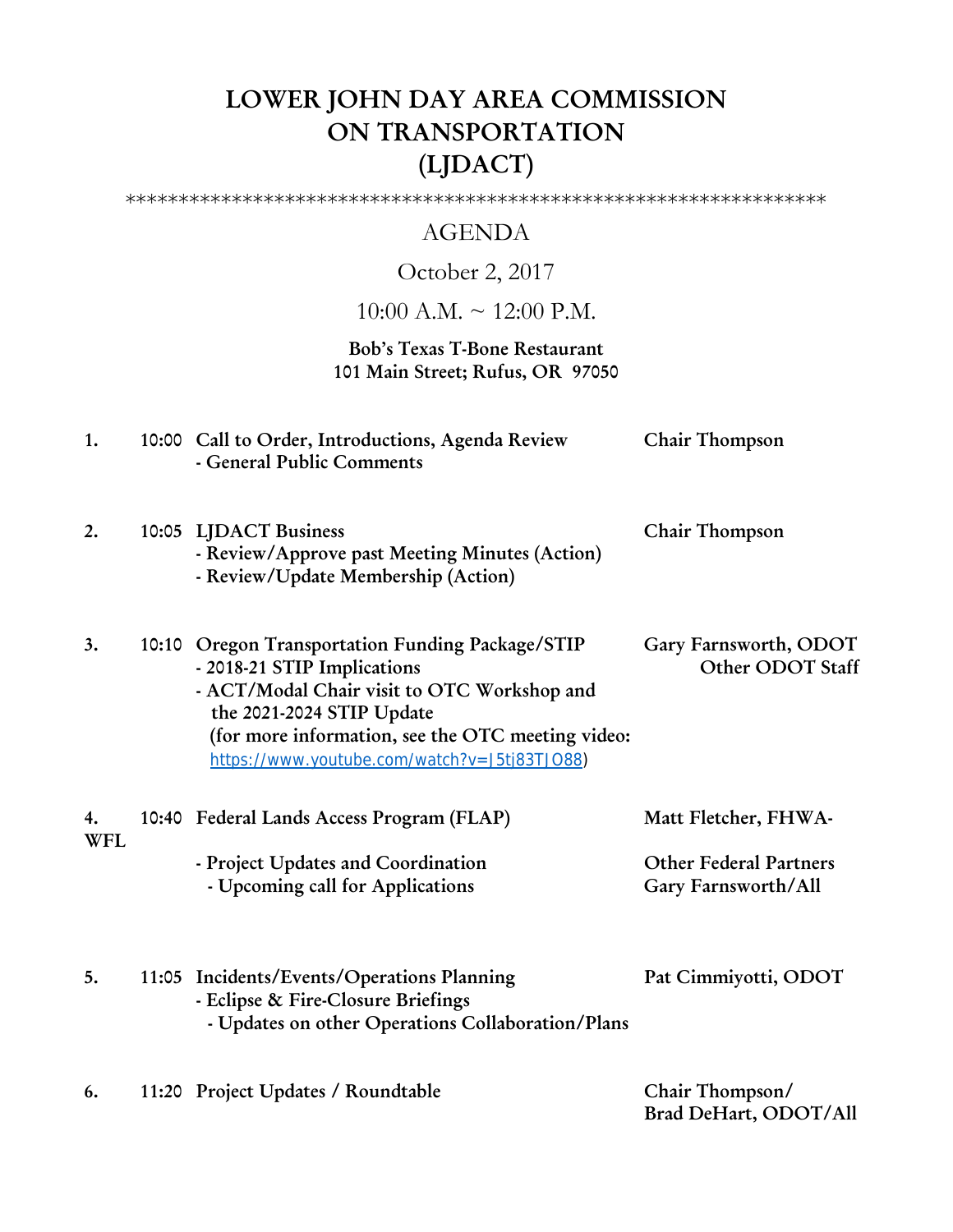- 7. 11:30 ODOT ADA Plan Lisa Strader, ODOT
- 8. 11:55 Next Meeting? / Adjourn Chair Thompson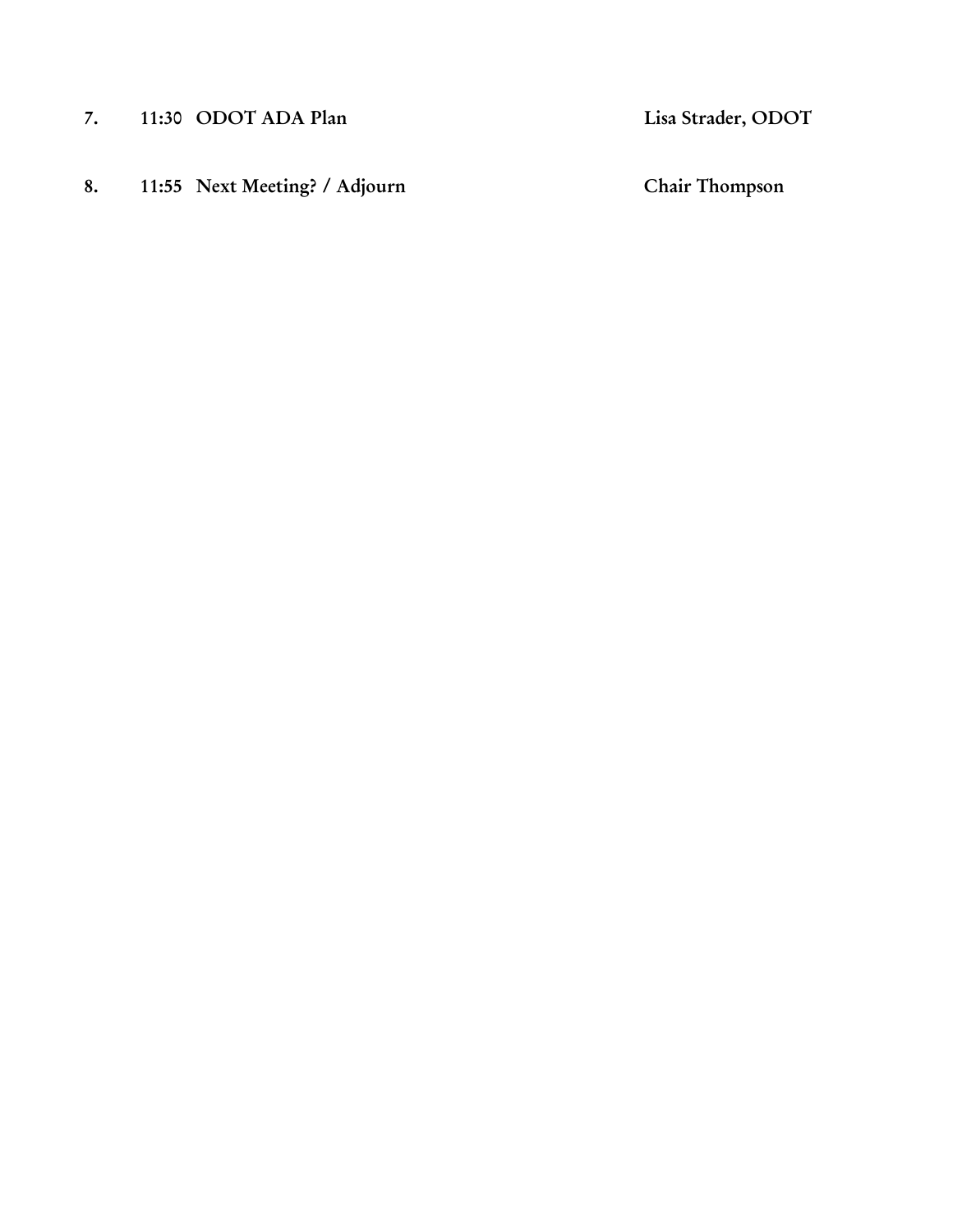#### Lower John Day Area Commission on Transportation Voting Membership Term: May 2015 ‐ December 2018

| <b>Wasco County</b>                          | <b>Sherman County</b>                      | <b>Wheeler County</b>                      |
|----------------------------------------------|--------------------------------------------|--------------------------------------------|
| 2705 East 2nd Street                         | 500 Court Street                           | 401 Fourth Street                          |
| The Dalles, OR 97058                         | P.O. Box 365                               | P.O. Box 447                               |
|                                              |                                            |                                            |
|                                              | Moro, OR 97039                             | Fossil, OR 97830                           |
|                                              |                                            |                                            |
| <b>Member: Arthur Smith</b>                  | Member: Gary Thompson (Chair)              | <b>Member: Debbie Starkey</b>              |
| Wasco County Public Works Director           | Sherman County Judge                       | County Commissioner                        |
| Ph: (541) 506-2640                           | Ph: (541) 565-3416                         | Ph: (541) 468-2111                         |
| email: arthurs@co.wasco.or.us                | email: gthompson@co.sherman.or.us          | email: dstarkey@co.wheeler.or.us           |
|                                              |                                            |                                            |
|                                              |                                            |                                            |
| Alternate: Rod Runyon                        | Alternate: Tom McCoy                       | Alternate: Lynn Morley                     |
| <b>Wasco County Commissioner</b>             | Sherman County Commissioner                | Wheeler County Judge                       |
|                                              | Ph: 541-442-5233                           |                                            |
| Ph: (541) 506-2523                           |                                            | Ph: (541) 763-3460                         |
| email: RodR@co.wasco.or.us                   | email: tmccoy@gorge.net                    | email: <b>Imorley@co.wheeler.or.us</b>     |
|                                              |                                            |                                            |
|                                              |                                            |                                            |
|                                              |                                            |                                            |
| <b>Gilliam County</b>                        | <b>Oregon Department of Transportation</b> | <b>Confederated Tribes of Warm Springs</b> |
| 221 South Oregon Street                      | 3313 Bret Clodfelter Way                   | 1233 Veterans St.                          |
| P.O. Box 427                                 | The Dalles, OR 97058                       | Warm Springs, OR 97761                     |
| Condon, OR 97823                             |                                            |                                            |
|                                              |                                            |                                            |
| <b>Member:</b> Mike Weimar                   | Member: Gary Farnsworth                    | Member: Randolph R. Scott                  |
| <b>County Commissioner</b>                   |                                            | Land Services Administrator                |
|                                              | Region 4 Central & LJD Area Manager        |                                            |
| Ph: (541) 296-5481                           | Ph: (541) 388-6071                         | Ph: (541) 553-3314                         |
| email: mike.weimar@co.gilliam.or.us          | email: gary.c.farnwsorth@odot.state.or.us  | email: randy.scott@wstribes.org            |
|                                              |                                            |                                            |
| Alternate: Dewey Kennedy                     | Alternate: Brad DeHart ODOT                | Alternate:                                 |
| Gilliam County Roadmaster                    | <b>Transportation Engineer</b>             |                                            |
| Ph: 541-384-5717                             | Ph: (541) 296-2215                         |                                            |
| email:                                       | email:                                     |                                            |
| dewey.kennedy@co.gilliam.or.us               | Bradley.K.DEHART@odot.state.or.us          |                                            |
|                                              |                                            |                                            |
|                                              |                                            |                                            |
|                                              |                                            |                                            |
| <b>City of The Dalles (Wasco County City</b> | <b>City of Rufus (Sherman County City</b>  | <b>City of Fossil</b>                      |
| Rep)                                         | Rep)                                       | (Wheeler County City Rep)                  |
| 1215 West First Street                       | 204 W. 2 <sup>nd</sup> Street              | 401 Main Street                            |
| The Dalles, OR 97058                         | P.O. Box 27                                | P.O. Box 467                               |
|                                              |                                            |                                            |
|                                              | Rufus, OR 97050                            | <b>Fossil, OR 97830</b>                    |
|                                              |                                            |                                            |
| <b>Member: Dave Anderson</b>                 | Member: Vacant?                            | Member: Mary Mountain                      |
| <b>Public Works Director</b>                 | City of Rufus Mayor                        | City Councilor City of Fossil              |
| Ph: (541) 296-5481                           | Ph: (541) 739-2939                         | Ph: (541) 763-2070                         |
| email: danderson@ci.the-dalles.or.us         | email:                                     | email: mary825@centurytel.net              |
|                                              |                                            |                                            |
| Alternate: Dale McCabe                       | Alternate: Scott Holiday                   | Alternate: Bill Potter                     |
| <b>City Engineer</b>                         | City of Rufus Administrator                | <b>Public Works</b>                        |
| Ph: (541) 296-5481                           | President of the City Council              | Ph: (541) 763-2698                         |
|                                              |                                            |                                            |
| email: dmccabe@ci.the-dalles.or.us           | Ph: (541) 739-2321                         |                                            |
|                                              | email: rufuscityhall@gmail.com             |                                            |
|                                              |                                            |                                            |
|                                              |                                            |                                            |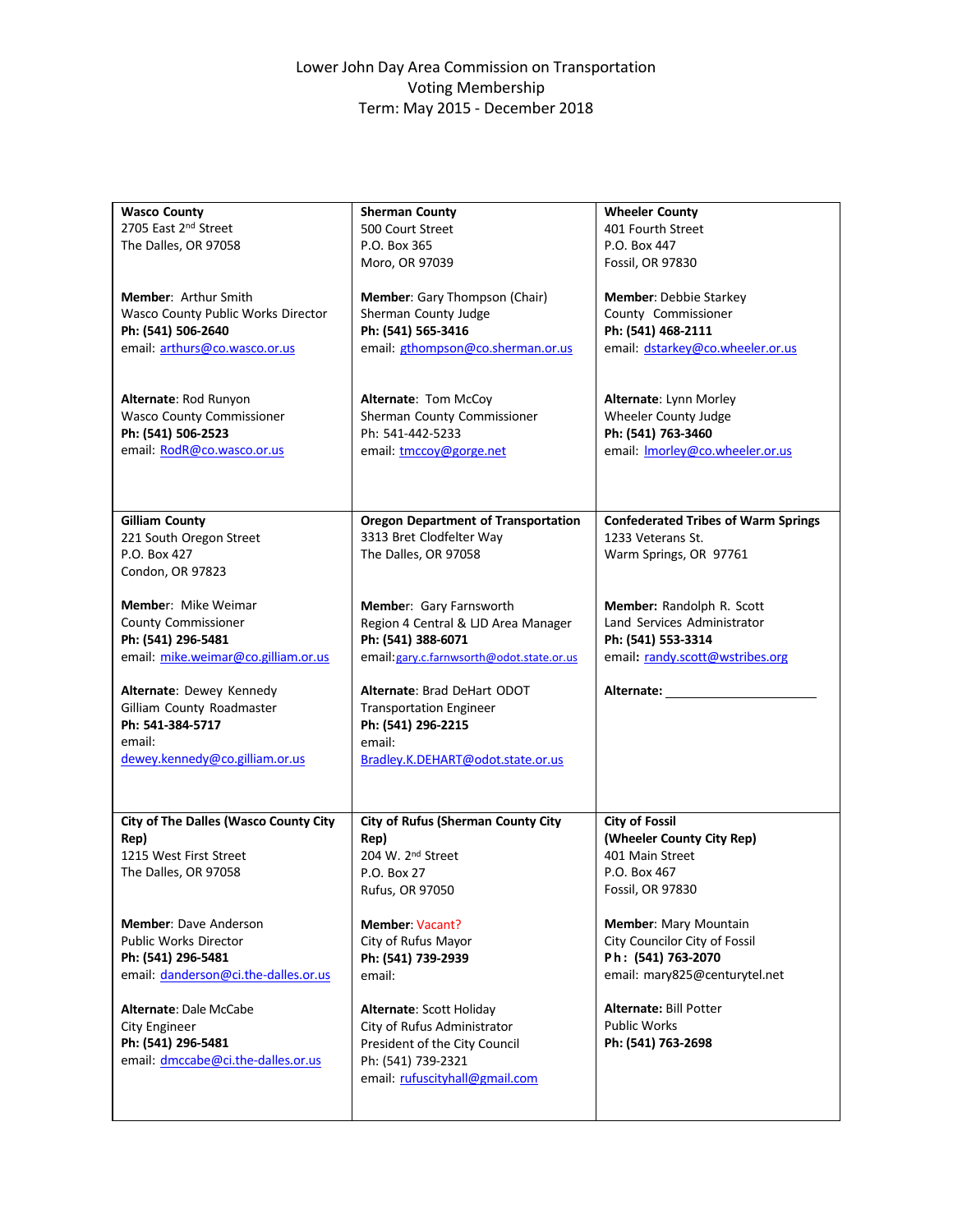#### Lower John Day Area Commission on Transportation Voting Membership Term: May 2015 ‐ December 2018

| City of Condon                   | <b>Bicycle &amp; Pedestrian Representative</b> | <b>Rail Representative</b>         |
|----------------------------------|------------------------------------------------|------------------------------------|
| (Gilliam County City Rep)        |                                                |                                    |
| <b>PO Box 455</b>                |                                                |                                    |
| Condon, OR 97823                 | <b>Member:</b> Matthew B. Klebes               | <b>Member: Peter Mitchell</b>      |
|                                  | Assistant to the City Manager /                | Port of Arlington Manager/Econ Dev |
| Member: Kathryn Greiner          | City of The Dalles                             | Officer                            |
| City Administrator               | Ph: 541-296-5481 Ext. 1150                     | Ph: (541) 454-2868                 |
| Ph: (541) 384-2711               | email: MKlebes@ci.the-dalles.or.us             | email:                             |
| email: cityofcondon@jncable.com  |                                                | peter.mitchell@portofarlington.com |
|                                  |                                                |                                    |
|                                  | <b>Alternate: Vacant</b>                       | Alternate: Ron Wilson              |
| <b>Alternate: Tim Weatherall</b> | Title/Representing                             | Port of Arlington, Pres.           |
| Public Works Superintendent      | Ph:                                            | Ph: (541) 454-2868                 |
| City of Arlington                | email:                                         | email:                             |
| Ph: (541) 454-2743               |                                                | ronwilsoncustomleather@gmail.com   |
| Email: cityofa@gorge.net         |                                                |                                    |
|                                  |                                                |                                    |
| <b>Aviation Representative</b>   | <b>Transit Representative</b>                  | <b>Marine Representative</b>       |
|                                  |                                                |                                    |
|                                  |                                                |                                    |
| <b>Member: Chuck Covert</b>      | <b>Member: Vacant</b>                          | <b>Member: Jeff Kaser</b>          |
| Airport Co-Manager               | Title/Representing                             | Manager, Mid-Columbia Producers    |
| Columbia Gorge Regional Airport  | Ph:                                            |                                    |
| Ph: (541) 993-1011               | email:                                         | Ph: (541) 565-3737                 |
| email: napatd@gorge.net          |                                                | email: jeff@mcpcoop.com            |
|                                  |                                                |                                    |
| Alternate: Rolf Anderson         | <b>Alternate: Vacant</b>                       |                                    |
| Airport Co-Manager               | Title/Representing                             | <b>Alternate: Vacant</b>           |
| Columbia Gorge Regional Airport  | Ph:                                            | Title/Representing                 |
| Ph: (503) 781-2199               | email:                                         | Ph:                                |
| email: rolfanderson@gmail.com    |                                                | email:                             |
|                                  |                                                |                                    |
|                                  |                                                |                                    |
|                                  |                                                |                                    |
| <b>Transportation Options</b>    |                                                |                                    |
| Representative                   |                                                |                                    |
|                                  |                                                |                                    |
|                                  |                                                |                                    |
| Member: Kathy Fitzpatrick        |                                                |                                    |
| Project Mobility Manager         |                                                |                                    |
| <b>MCEDD</b>                     |                                                |                                    |
| Ph: (541) 296-2266               |                                                |                                    |
| email: kathy@mcedd.org           |                                                |                                    |
|                                  |                                                |                                    |
| Alternate: Amanda Hoey           |                                                |                                    |
| <b>Executive Director</b>        |                                                |                                    |
| <b>MCEDD</b>                     |                                                |                                    |
| Ph: 541-296-2266                 |                                                |                                    |
| email: amanda@mcedd.org          |                                                |                                    |
|                                  |                                                |                                    |
|                                  |                                                |                                    |

REV10/02/2017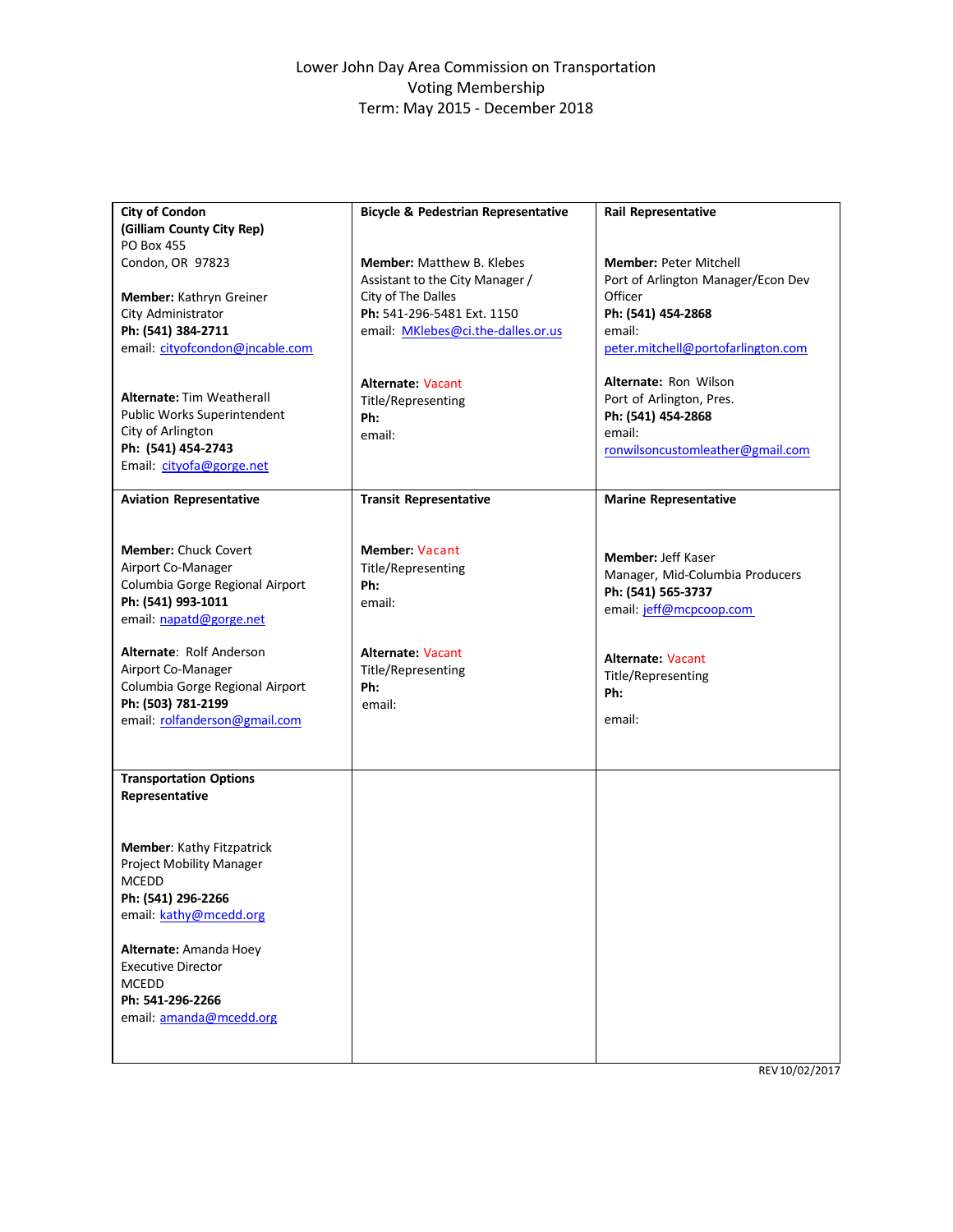# LOWER JOHN DAY AREA COMMISSION ON TRANSPORTATION (LJDACT) Meeting Minutes Bob's Texas T-Bone 101 Main Street; Rufus, OR 97050 August 7, 2017 10:00 am – 12:00 pm

\*\*\*\*\*\*\*\*\*\*\*\*\*\*\*\*\*\*\*\*\*\*\*\*\*\*\*\*\*\*\*\*\*\*\*\*\*\*\*\*\*\*\*\*\*\*\*\*\*\*\*\*\*\*\*\*\*\*\*\*\*\*\*\*\*\*

#### In Attendance:

- 1. Gary Thompson, Sherman County LJDACT Chair
- 2. Rod Runyon, Wasco County
- 3. Brad DeHart, ODOT
- 4. Dale McCabe, City of The Dalles
- 5. Chuck Covert, Columbia Gorge Regional Airport
- 6. Kathy Fitzpatrick, City of Mosier
- 7. Brent Olson, Mid-Columbia Council of Governments/Transportation Director
- 8. David Merriweather, Mid-Columbia Council of Governments, Interim Exec-Director
- 9. Peter Mitchell, Port of Arlington, Port Manager
- 10. Pat Cimmiyoti, ODOT, District Manager
- 11. Nate Stice, Regional Solutions/Governor's Office
- 12. Mark Coles, Sherman County Road Department
- 13. Amanda Hoey, Mid-Columbia Economic Development District
- 14. Bob Bryant, ODOT Regional Manager
- 15. Mike Weimar, Gilliam County
- 16. Carol MacKenzie, City of Wasco, Mayor
- 17. Brenda Snow Potter, Wheeler County Finance & Admin, LJDACT Admin
- 18. Gary Farnsworth, ODOT Region 4
- 19. Brandon Mahon, Anderson Perry
- 20. Patti Caswell, ODOT
- 21. Theresa Conley, ODOT Region 4 Transit Coordinator
- 22. Jean Palmateer, ODOT Rail & Public Transit Division
- 23. Perry Thurston, City of Moro, Council Member
- 24. Michael Duncan, ODOT Region 4 Planning
- 25. David Amiton, ODOT Region 4
- 26. William Potter, City of Fossil Public Works

## 1. 10:00 Call to Order, Introductions, Agenda Review Chair Thompson - General Public Comments

## 2. 10:05 LJDACT Business

- Review/Approve past Meeting Minutes (Action)

# - Review/Update Membership (Action)

Motion made to approve minutes by Peter M, seconded by Rod R. Vote passed unanimously. Charter update- Brad D spoke to Andrea Klaus regarding a marine representative. He has not received a response yet.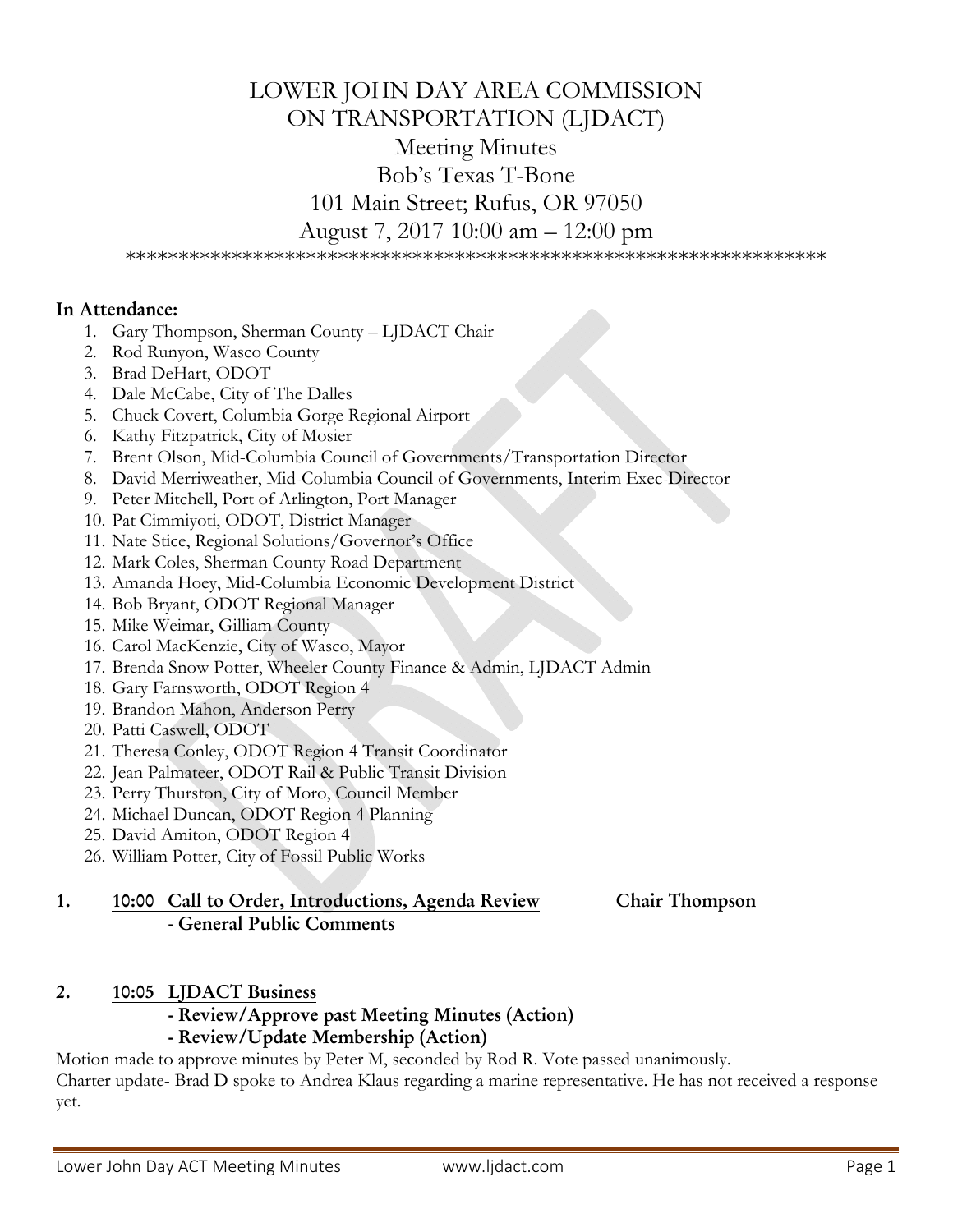Brad D requested Brent Olson, MCCOG interim transportation director to be added to the Charter. Short discussion followed.

# 3. 10:10 Oregon Transportation Funding Package/STIP Gary Farnsworth,

Handouts were provided for the HB2017 Overview (available on website)

 The program is broad, deep and complex; going through eight years. Range of modes and the ties between them is unique. Biennium reporting will be required for transparency.

Gary F went through the slides individually.

- Highway Fund Taxes, Connect Oregon tax on auto and bicycle excise tax, and a payroll transit tax. Unique and stable income sources.
- Funding per biennium. This will have a significant impact on rural Oregon.
- Apportionments slide was reviewed. ODOT will administer these funds.
- ODOT funding slide was reviewed. Bridge and seismic funding is substantial
- Program splits vs investment strategies slide was reviewed
- Mountain Chart ODOT distribution programs were reviewed. HB2017 projects show considerable increase.
- Condition of pavements slide was reviewed.
- Projects slide Fossil and Arlington projects, pass through funding with no administrative requirements.

Mike W commented that these projects were the ear marks in the transportation package.

- New Safe Routes to School Program slide was reviewed. Not a huge amount but projects are small and cost effective
- New Public Transit program slide was reviewed
- Reporting on condition of Oregon roads slide was reviewed– ODOT will be working on reporting requirements for cities and counties.

Gary T asked about the junction of 97 and 197 (Dufur) – noted that this is not on the map correctly Brandon M explained the Dufur project for sidewalks and bike lanes. The school is looking at bonds for next year to do improvements.

Peter M commented on the Arlington project. The original plan to pave the airport was cancelled but there will be a sidewalk/pedestrian path in Arlington.

Pat Cimmiyoti added that they need to pave the triangle and need to coordinate with the sidewalk plan Brandon M stated that Anderson Perry will be involved in the Arlington project.

Judge Morley was unavailable for the Alder Creek road update.

Peter M asked to recognize Greg Smith for his efforts in securing these dollars. He did a good job in capturing these dollars that would not have otherwise been directed this way.

Mike W commented that he (Greg Smith) did a real good job for region 5.

Bob B listed projects that are the only examples of anything that falls under the category of modernization or enhancement. These fall under the fix-it theme, preservation of pavements and bridges. Seismic improvements are new and unique for this area. This region is behind in addressing infrastructure needs associated with catastrophic events. There are projects in the 97 corridor that will fall under this category.

Peter M asked for clarification on this.

Bob B explained that there are specific elements that provide structural integrity not otherwise included in the bridges projects. Oregon has fallen behind in maintaining bridges.

Gary F provided two examples of bridge projects and how they fall into the different categories. Rock fall is also being included in consideration for how the projects are classified.

Brandon M asked about timing on the funding.

Per Gary F the transportation commission will get recommendations on the timing of the individual projects. Money will be dispersed between 2018 and 2024. When more information becomes available it will be sent out. Bob B stated that there are a lot of questions that were not answered in the bill, such as funding and cash flow. ODOT is working with legislative staff on the various elements. The larger, earmarked projects will be further out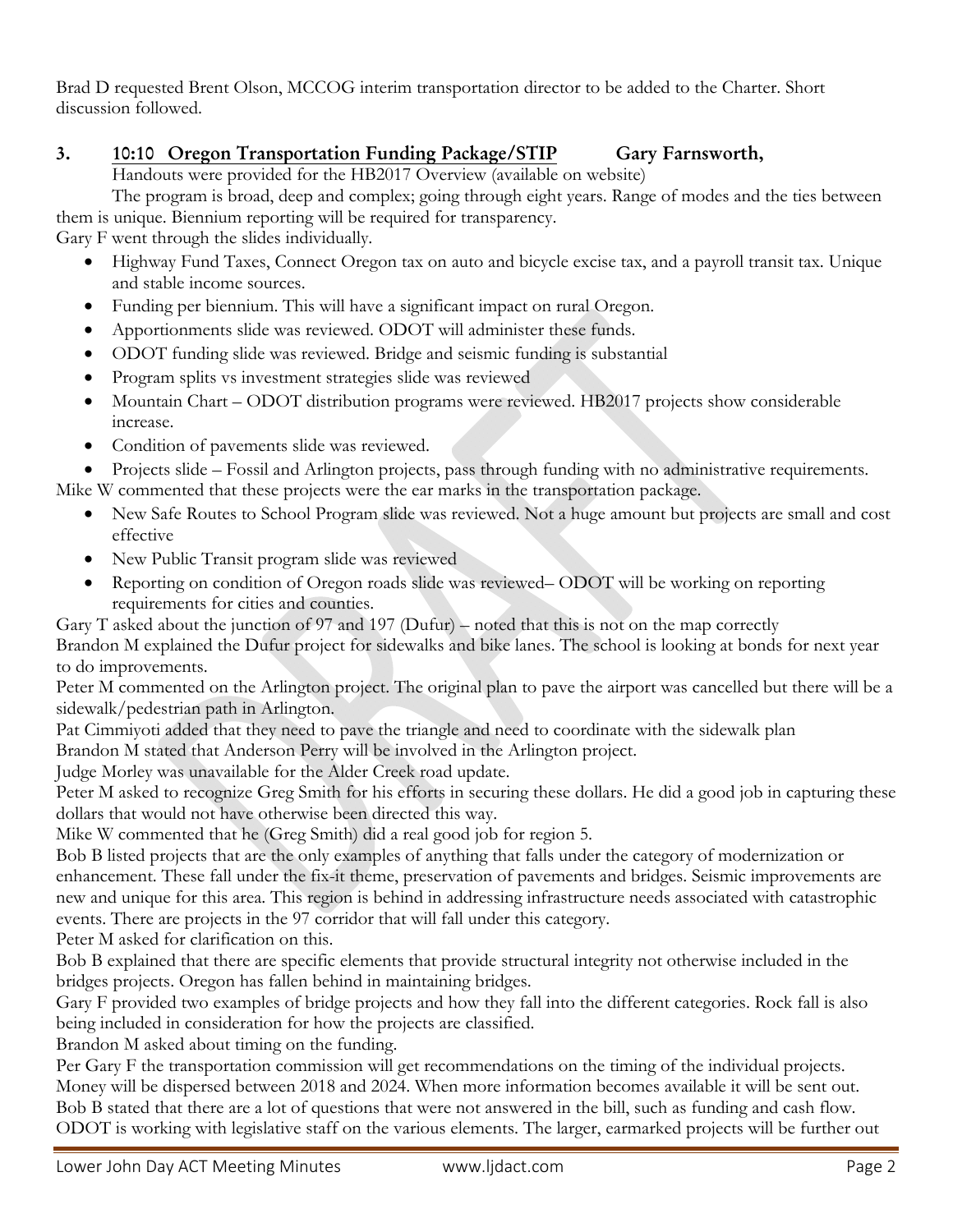in the program when the funding stream is built up. The smaller projects will most likely be funded sooner rather than later. ODOT is open to hearing on how they can help in moving the projects forward. Safe Routes to Schools is yet to be determined.

David A reiterated Bob's comments regarding working out the details of the process. The first call for projects should be next fall of 2018.

Carol M asked about timing funding versus readiness.

Gary F pointed out that one Prineville project is ready so will be funded early. Timing versus readiness is all over the map. If there are cash flow questions, direct them to ODOT for assistance.

Bob B added that projects dependent on the tax revenues will need to be addressed. Readiness may be secondary to cash availability.

Per Gary F the Oregon Transportation investment bank is a valuable tool.

# - Discussion, Q&A, Strategies Other ODOT Staff

- Preview 2021-24 STIP Update Process

Gary F reviewed the STIP Stakeholders document. They are waiting for the current update to be approved. 2021- 2024 is already being looked at. They are working through the ODOT capital program. It is comprehensive and covers most of the modes included in the transportation package. They are always looking for input.

The commission will be looking at the allocation of the funding; fix-it and enhancements. Pulling safety out of the fix-it program and making it its own category. Meeting in October and looking for representation from the area commission. They are looking for input on the allocation process and for advice from LJDACT. Enhanced projects will shrink. No further information is available at this time. New revenue is coming in to improve the transportation program. Hoping to combine the work and/or leverage work to maximize the funds. The website links are still available to use as a source.

Amanda H asked what the impact is for the off the top projects.

Gary F provided examples within the fix-it category. There are often significant investment needs that cover multiregional projects. Funds are needed in real time. Want to keep them centrally managed.

Amanda H asked if they are breaking up the category does it mean that it is not functioning in the same manner. Per Gary F the change is to provide more transparency about what that is. To provide specific details for the categories and what the funding will be used for. The more information provided to ACT the more potential of understanding and lining up investments.

Jean P gave examples. There are two off the top allocations to transit. One is for bus replacements in the 2019-2021 STIP– this is one time only. The other is for special transportation fund programs. Commission can consider whether it is appropriate.

Rod R stated that it is confusing when it is considered off the top when funding is designated elsewhere. Bob B provided additional information. Off the top is not new. There are several of these that are federally mandated or discretionary. It has always been done but the details have not always been made available. There needs to be a more open dialog.

Gary F agreed that this is the idea behind this. Projects that have been committed to are not included in this. Bob B added that the off the top comes off the front end.

Gary F provided the steps of the process.

Peter M asked about non-highway local and if rail and inter-model are include.

Gary F replied that it could but it depends on the type of project and if it meets eligibility requirements. He will keep this on the agenda for future meetings.

# - FLAP Update/Strategies – David Armiton

Handouts were provided. Most information is accurate but the contact information is being updated. Local communities call for projects will be in December 2017. He went through the steps of the FLAP application process. Oregon receives the largest share. This is a good opportunity to consider projects. Handout showing previous statistics was also provided.

Rod R made note that Emily Ackland is with the Association of Oregon Counties but leaving for Texas. Carol M asked what kinds of projects have been approved in the past.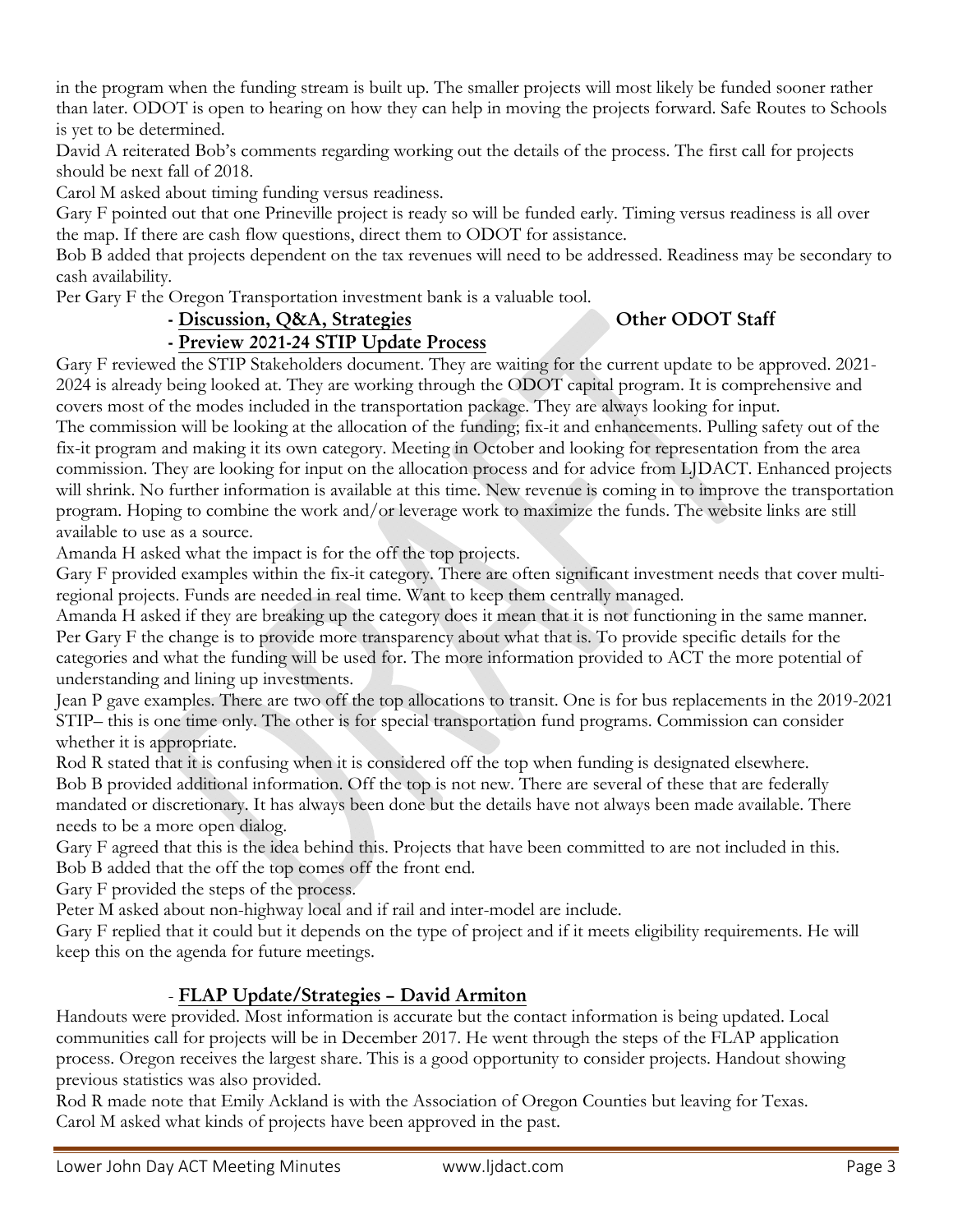Per David A, transit winter operations from Mt. Bachelor to Bend. There is also a preservations project on the west side of Klamath Lake. There is also a planning study for a shared use path in Central Oregon.

Gary F added that paving type upgrade projects that provide access to BLM lands along the John Day River. Bob B included the transit program that provides bus service from Sandy to Mt. Hood, and for service from Portland to Multnomah Falls. There is talk about linking the two. There are a lot of county roads that allow access to Federal lands. There are a lot of opportunities available.

Gary F recommended the October meeting to use to go through potential projects. He asked David to prepare a list.

Gary T stated that the Tribe needs to be contacted regarding a bus route from Warm Springs to Mt. Hood. Gary F asked David about a key contact list and to provide this information to Brenda to be passed around.

## - LJDACT Representation at Oct '17 OTC Workshop

# 4. 10:50 Oregon Public Transportation Plan Update Process Jean Palmateer, ODOT

Handouts were sent out with the web link for the online open house.

The Public Transportation Plan helps implement the Oregon Transportation Plan. This is the second go around. There has been a substantial change in how public transportation is viewed. They are starting fresh – not revising the current plan. Public transit is rising on the list of needs. Amanda H represents counties on the policy advisory committee. Jean P reviewed the plan. Coordination is how it gets done.

There are 10 areas/issues that will be addressed. Housing issues in relation to where the jobs are; equity, health, access to health, safety & security, environmental sustainability, connectivity and access, regional/intercity connections, planning ahead; integrated mobility – call center options, easy fare payment systems, mobility on congested corridor; communication, collaboration and coordination; software – there needs to be higher investments in technology. Human Service agencies are very needy; meeting the needs of the people using these services. The Strategic Investment Plan looks at the hierarchy of funding.

Perry T stated that he drives for Sherman County transit. The system works well with participation but he is interested in coordination with other counties.

Per Jean P this area could use an in-depth look at where people need to go and what services are currently available. A focus area needs to be low income and where they work. Current program is for older adults with immediate needs such as health care. There is an opportunity for a regional collaboration. Can individual FTEs be reconfigured to make a better system? The bill is strong in accountability and it could be enhanced if the four counties worked together.

Gary F wants this on the October meeting agenda. He asked Teresa to help facilitate.

Jean P reminded those present that when looking at road systems, don't forget transit. Bus stops should be considered.

Mike W stated that there are strings attached to getting the money.

Jean P agreed and they are committing to helping with that and writing administrative rules. ODOT does not get any of the public transit money.

Carol M mentioned that she sees Wheeler and Gilliam buses come through Wasco. She recommended they share the load.

Bob B asked if there is a regional component to the plan.

Per Jean P it is pretty generic.

Rod R clarified that Wheeler and Gilliam drivers are volunteers. Wasco and Sherman drivers are paid. Jean P suggested low pay for the drivers. Teresa and Amanda are well versed in the topic.

# 5. 11:15 Incidents/Events/Operations Planning

Gary F asked Pat C to introduce Patti C Pat C made the introductions and provided a brief description of the salt program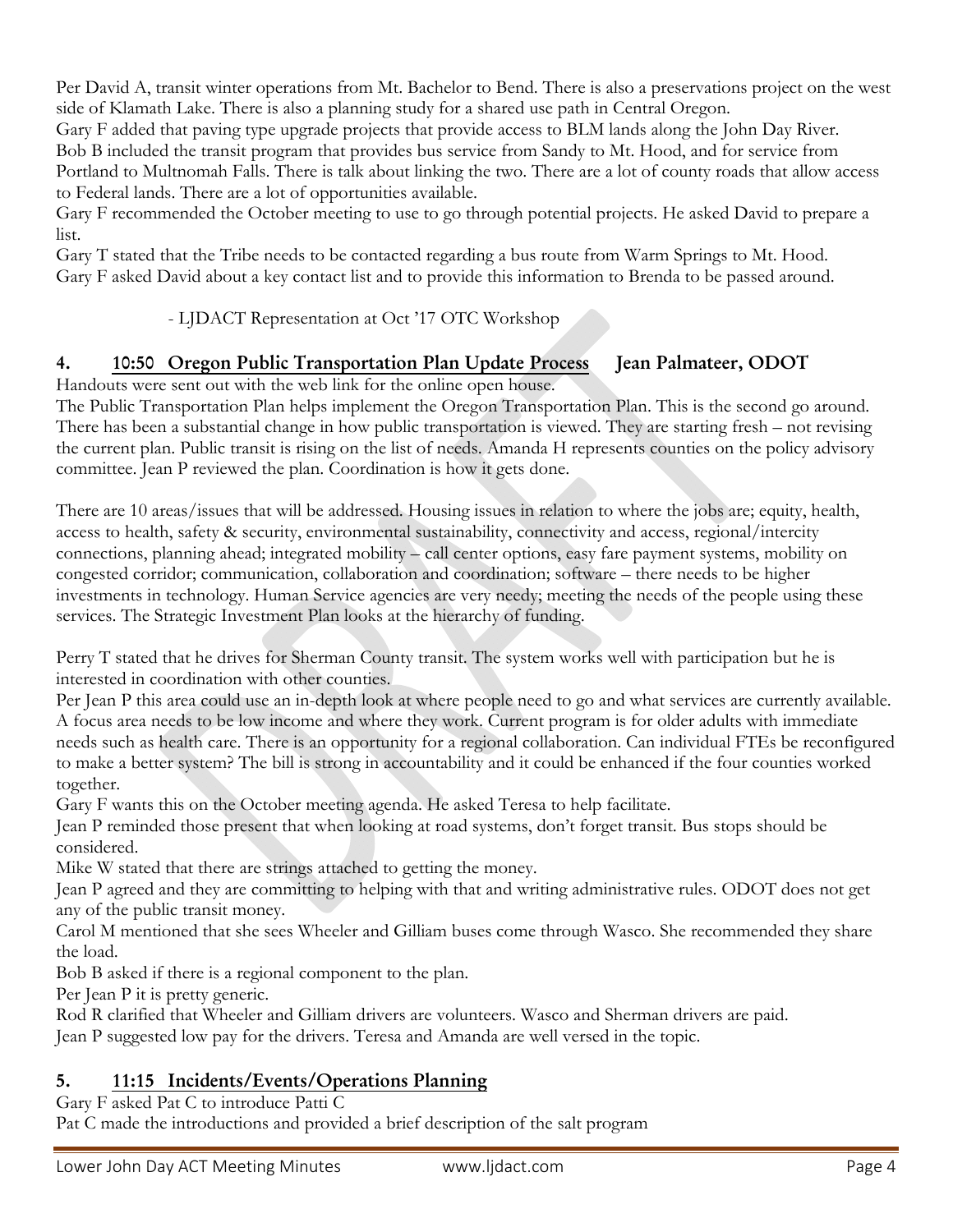#### - ODOT's *Salt Pilot Projects* Briefing Patti Caswell, ODOT

Handouts were provided. Patti C manages the materials and usage. The Salt Pilot program started in 2012. She provided a review of the handout. The goal is to minimize closures. I-84 corridor will be focused on. ODOT is looking for storage possibilities. Salt access will be very limited.

Rod R asked about storage – water-tight/air-tight

Patti C asked if there are concerns and/or questions.

Pat C added that this is part of the outreach process and to provide an update to let everyone know what is going on. He wanted to make clear that this is only on I-84. No other highways will be included.

Patti C clarified that ODOT has used sand and small piles of salt that were mixed with the sand to keep it from freezing. The chemical program was focused on liquid deicer. Liquid is a good tool. There are situations, such as freezing rain or heavy snow storms that liquid will not work. Solids can be used once is it down to 1" pack. Every material ends up in the environment eventually. They are trying to find a balanced approach.

Rod R asked what other states are using.

Per Patti C they are using salt. They are using a toolbox approach.

Bob B agreed that surrounding states are using salt. Travelers bring the salt calls to ODOT. Pilot programs have been closer to Idaho and California.

Rod R asked if money is being spent on research.

Bob B explained that no money is being used on research. The focus is on storage and infrastructure.

Patti C provided the cost of salt (\$150/ton) and how far quantities will go.

Perry T is impressed with the work of the road crews. Most talk about salt is the after effects on the vehicles. He recommended educating the public on salt and how to address this after winter.

Bob B addressed Pat's crews and their work during the storms.

Mike W asked how much salt storage is available across the river.

Pat C stated their facilities are not big enough. There is also a matter of logistics and needs. He referred to the exceptions lines. Potential difference in materials used.

Rod R asked for specs on building sizes.

Pat C will get with Rod R to discuss these matters.

Patti C explained that they would need to be able to load and unload indoors.

Perry T suggested mechanical rather the chemical. In regard to the storage facilities, use the funding for something that would better benefit the counties, like additional workers and equipment, rather than merely storing something that is seldom used.

Patti C explained that something has to break the bond of ice to pavement to allow the plow to do its job. Conversation continued

Gary T stated that there are too many vehicles on the roads in bad weather.

Amanda H asked about exception areas being used in case of a seismic event.

Patti could not answer this question

Pat C explained that this is still a couple of years out.

## - Updates on Collaboration, Eclipse, etc. Pat Cimmiyotti

#### There is a lot of work going on in all areas. There is a regional plan for district 10 and district 9. They collaborated with law enforcement and local facilities. Pastures are rented for parking. It is a coordinated effort. The plan is that staff will be on the highway in segments throughout the area. There will be two individuals per segment. The goal is to keep traffic moving. There is a process for pulling vehicles off the highway. They are coordinating with Warm Springs. The Incident Command center will be set up in Redmond and it is a multi-agency command. The Dalles and Wasco also have these. ODOT staff has been attending meetings. There are 150 highway miles within the route. They have purchased additional equipment for traffic control (message boards). They are prepared for highway closures. The biggest concern is fire. Hwy 26 is a focus. Notices from ODOT have gone out for public outreach regarding travel in the area. The deicer tanks will be filled with water and strategically placed in preparation for fire.